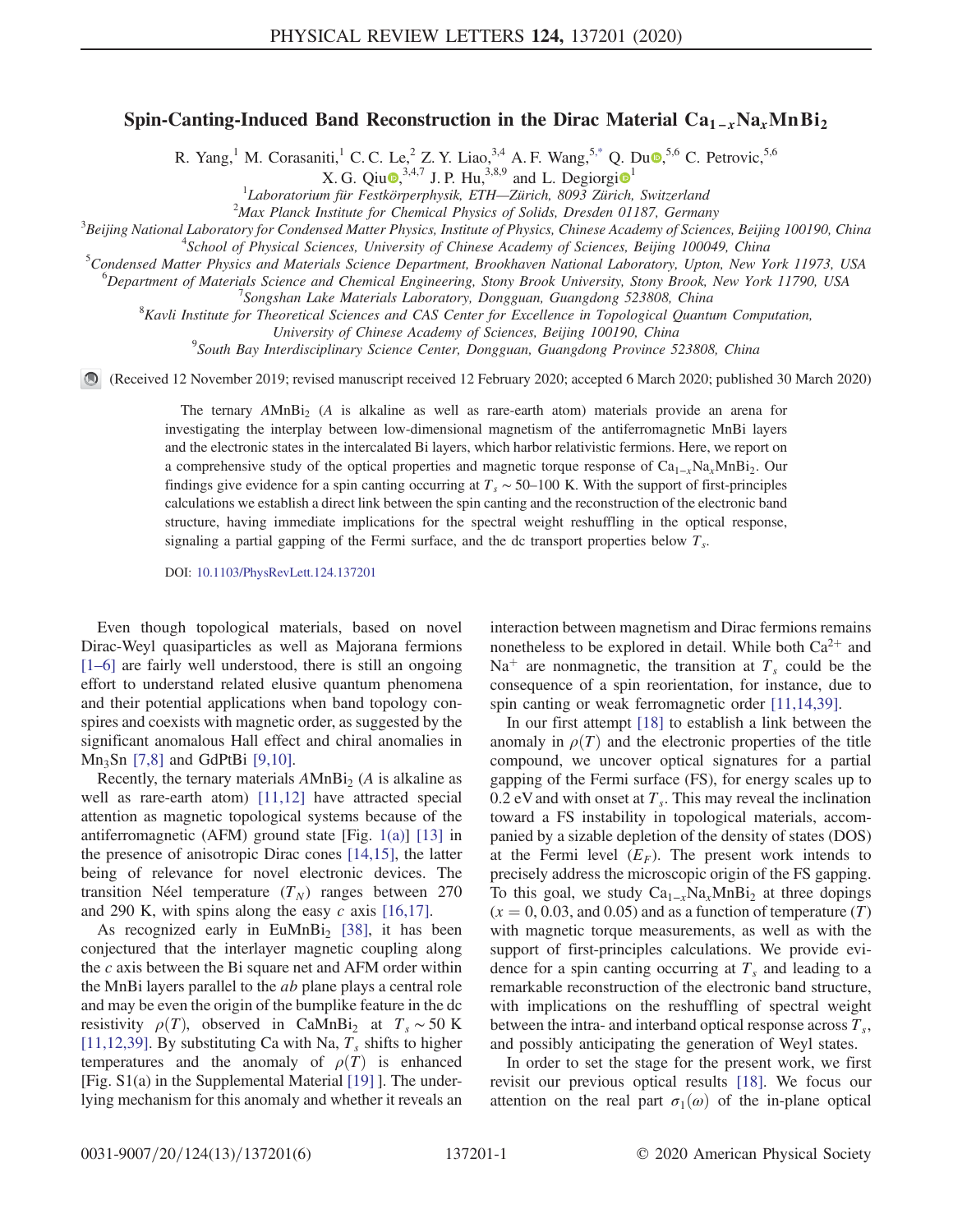<span id="page-1-0"></span>

FIG. 1. (a) Crystal structure and C-type AFM order of  $Ca_{1-x}Na_xMnBi_2$  (adapted from Ref. [\[13\]\)](#page-4-5). (b) Drude-Lorentz fit and its components of  $\sigma_1(\omega)$  for CaMnBi<sub>2</sub> at  $T \gtrless T_s$ . Experimental data are partially reproduced from Ref. [\[18\].](#page-4-9) The fit consists of two Drude terms  $(D1 \text{ and } D2)$  and three additional Lorentz harmonic oscillators  $(HOs)$   $(L1, L2, and L3)$  [\[19\]](#page-4-8). Black arrows denote the split of the MIR peak (HO L1 above  $T<sub>s</sub>$ ) into two HOs  $L1a$  and  $L1b$  below  $T<sub>s</sub>$  (see text). (c) Spectral weight of the Drude components  $(\omega_{p,D}^2 = \omega_{p,D1}^2 + \omega_{p,D2}^2)$ , of the MIR Lorentz HO ( $\Omega_L^2 = \Omega_{L1}^2$  above  $T_s$  and  $\Omega_L^2 = \Omega_{L1a}^2 + \Omega_{L1b}^2$  below  $T_s$ ) and of their sum  $(\omega_{p,\text{tot}}^2 = \omega_{p,D}^2 + \Omega_L^2)$ , calculated from the fitted strength or plasma frequencies [\[19\]](#page-4-8).

conductivity for the pristine composition  $(x = 0)$ , shown in Fig. [1\(b\)](#page-1-0) from 10 to 4000 cm<sup>-1</sup> at  $50(>=T_s)$  and  $10(<sub>T<sub>s</sub></sub>)$  K. A full review of our original optical findings is provided in Ref. [\[19\]](#page-4-8), which also details their generality for all Na doping. The narrowing with decreasing  $T$  of the low-frequency free-carrier response obviously reflects a better coherence with less scattering from thermal fluctuations. Its high-frequency tail then merges into a series of absorptions. The dominant feature, emphasized here, is the midinfrared (MIR) peak at  $\sim$ 1200 cm<sup>-1</sup>. We highlight the additional split into two features of this MIR absorption below  $T_s$ , which is particularly evident at large Na doping [Figs.  $S4(a)$ ,  $S4(b)$ , and  $S5$  in Ref. [\[19\]](#page-4-8)] and bears testimony to a remarkable band reconstruction in coincidence with the spin reorientation at  $T_s$ .

With the goal to quantitatively describe the electrodynamic response, we expand our previous discussion of the optical data with their fit within the common Drude-Lorentz phenomenological approach [\[40\].](#page-5-1) The resulting fits of  $\sigma_1(\omega)$  with their constituent components are displayed in Fig. [1\(b\).](#page-1-0) We refer to Ref. [\[19\]](#page-4-8) for details of the fit procedure and parameters. Complementary to our previous analysis of the integrated spectral weight (SW) [\[18\]](#page-4-9), we can address here the phenomenological SW, defined as squared plasma frequency  $(\omega_{p,Di}^2)$  or oscillator strength  $(\Omega_i^2)$ . This allows us to focus the attention on its reshuffling within selected spectral ranges (i.e., related to each fit component). Figure [1\(c\)](#page-1-0) shows the T dependence of the Drude  $(\omega_{n,D}^2)$ and MIR  $(\Omega_L^2)$  SW as well as of the total one  $(\omega_{p,\text{tot}}^2 =$  $\omega_{p,D}^2 + \Omega_L^2$ ). Since the Lorentz harmonic oscillators (HOs) above 4000 cm<sup>-1</sup> do not show any noteworthy T dependence (Fig. S7 in Ref. [\[19\]](#page-4-8)), the conservation of SW only requires that  $\omega_{p,\text{tot}}^2$  remains constant. This is indeed the case in Fig. [1\(c\),](#page-1-0) and it phenomenologically emphasizes that the reshuffling of SW upon lowering T must essentially occur in the energy interval of about  $0.2$  eV from  $E_F$  between the Drude and MIR contributions in  $\sigma_1(\omega)$ , suggesting a sizable T dependence of the electronic band structure also at energy scales relevant for transport [\[18\]](#page-4-9). Above  $T_s$ , the SW of the Drude components increases, while there is a slight suppression of SW in the MIR absorption upon cooling. Since the scattering rates of the Drude components (Fig. S6 in Ref. [\[19\]\)](#page-4-8) do not show any remarkable  $T$  dependence above  $T_s$ , the decreasing resistivity [Fig.  $S1(a)$  in Ref. [\[19\]](#page-4-8) ] is mainly due to the increasing Drude weight. The reinforcement of the Drude weight at the cost of the MIR interband transitions may be the consequence of a reduced Pauli blocking effect uponlowering the chemical potential with decreasing  $T$  within the lower Dirac cone [\[41\]](#page-5-2). When  $T < T_s$ , the SW of the Drude contribution is partially suppressed, while the SW of the MIR harmonic oscillator increases, in broad agreement with our conclusions drawn from the integrated SW [\[18\]](#page-4-9). The depletion of the intraband SW signifies at least a depletion of DOS at  $E_F$  below  $T_s$  [\[18\],](#page-4-9) which is also in line with the suppressed thermal conductivity and Hall carrier density observed earlier [\[19,39\]](#page-4-8). In principle, such a reduction of DOS at  $E_F$  should result in an increase of  $\rho(T)$ . However, the scattering rate  $(1/\tau)$  of the residual Drude components appreciably decreases at low  $T$  (Fig. S6 in Ref. [\[19\]\)](#page-4-8), so that the competition between  $1/\tau$  and DOS leads to a bumplike feature in  $\rho(T)$ , as observed in Fig. S1(a) in Ref. [\[19\]](#page-4-8).

In Ref. [\[18\]](#page-4-9), we advance the scenario that the experimental signatures in  $\sigma_1(\omega)$  and  $\rho(T)$  of the transition at  $T_s$ are reminiscent of the consequences due to the FS instability, induced by a charge or spin density-wave transition [\[42\]](#page-5-3). However, the absence of a jump in the specific heat [Ref. [\[11\]](#page-4-4) and Fig. S1(b) in Ref. [\[19\]](#page-4-8) ], the smooth behavior of the lattice parameter detected by neutron scattering [\[16\]](#page-4-7), and the absence of any obvious band folding in angleresolved photoemission spectroscopy (ARPES) data [\[15\]](#page-4-10) tend to a scenario for which the reduction of DOS at  $E_F$ [i.e., reduction of the Drude SW below  $T_s$ , Fig. [1\(c\)\]](#page-1-0) is due to a reconstruction of the electronic band structure driven by the spin reorientation itself [\[43\],](#page-5-4) rather than a densitywave order.

Instrumental in solving this dichotomy is then the magnetic torque ( $\tau = \mu_0 \mathbf{M} \times \mathbf{H}$ , Ref. [\[19\]\)](#page-4-8) experiment. Because of the resolution limit of our commercial instrument at low magnetic fields, we measure the angle dependence of  $\tau(\theta)$  at a relatively high field [\[19\]](#page-4-8). We show it below (30 K) and above (100 K)  $T_s$  in Figs. [2\(a\)](#page-2-0)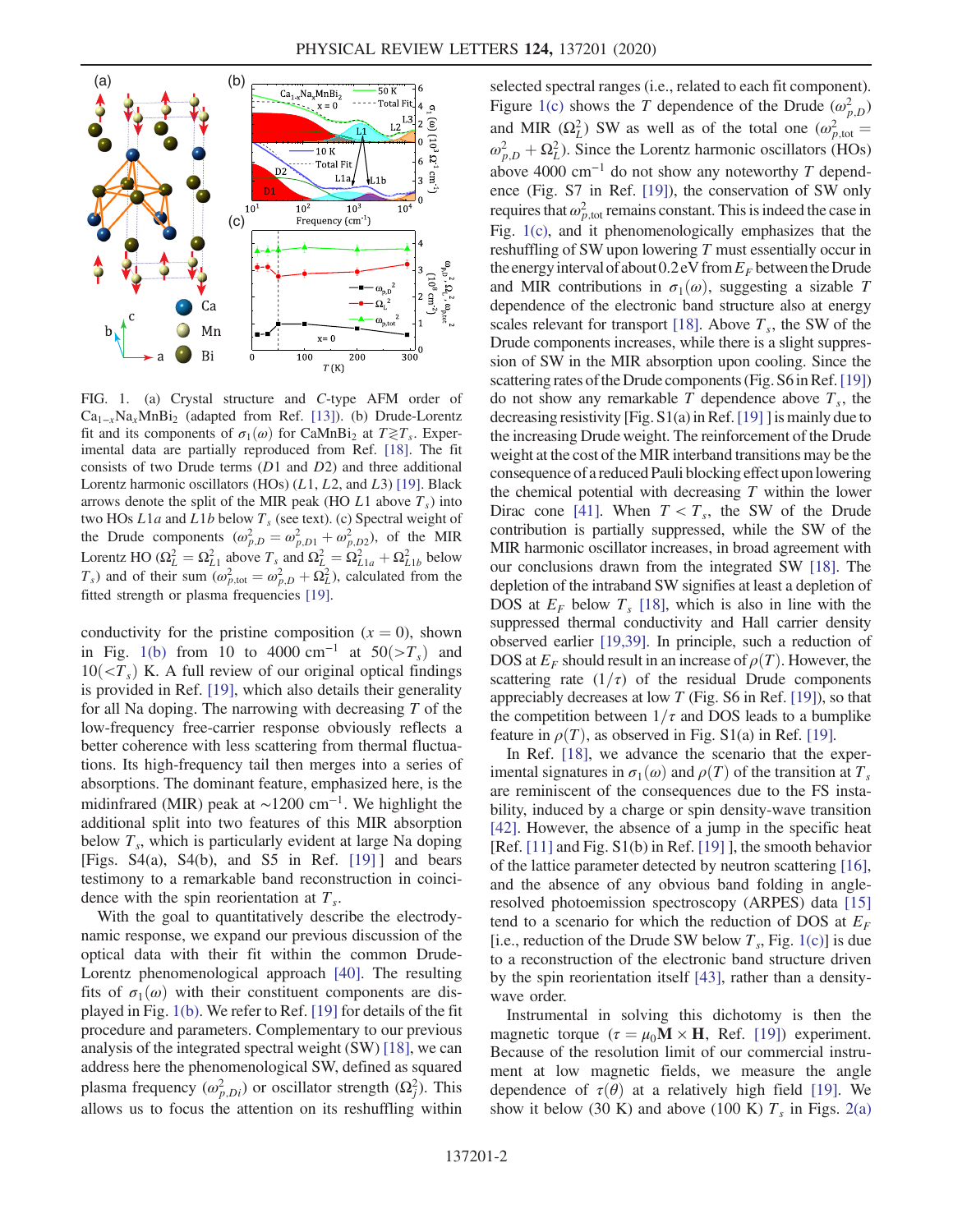<span id="page-2-0"></span>

FIG. 2. (a).(b) Magnetic torque ( $\tau = \mu_0 \mathbf{M} \times \mathbf{H}$ ) as a function of the polar angle ( $\theta$ ) of  $x = 0.03$  above and below  $T_s \sim 60$  K, respectively. Red curve is the total fit after Eq. [\(1\).](#page-2-1) We refer to Fig. S8 in Ref. [\[19\]](#page-4-8) for the comprehensive display of the original data at all Na doping. (c),(d) Schematic representations of the experimental configuration for the magnetic torque measurements and the proposed spin canting. The phase shift  $D$  is the canting angle. (e)–(g)  $T$  dependence of the coefficients  $A$  (black) and  $-B/A$  (red) of Eq. [\(1\)](#page-2-1) for  $x = 0$ , 0.03 and 0.05. The vertical dashed lines mark  $T_s$ .

and [2\(b\),](#page-2-0) respectively, for  $x = 0.03$  as a function of the angle  $\theta$  between the c axis and applied field of 3 T [Fig. [2\(c\)](#page-2-0)]. All curves show roughly a  $-\sin 2\theta$  behavior. However, at  $T < T_s$  the discrepancy from the  $-\sin 2\theta$ functional is more prominent [Fig. [2\(a\)](#page-2-0) herein and Fig. S8 in Ref. [\[19\]](#page-4-8) ].

<span id="page-2-1"></span>In order to precisely analyze the  $\tau(\theta)$  data, we make use of the phenomenological two components fit given by

$$
\tau(\theta) = A \sin 2(\theta + C) + B \sin(\theta + D), \tag{1}
$$

where the first term refers to the AFM response and the second one stands for the FM contribution, while C and D are the corresponding phase shifts [\[19,44](#page-4-8)–47]. The coefficient A is equal to  $\frac{1}{2}\mu_0(\chi_{\parallel} - \chi_{\perp})H^2$  [\[48\]](#page-5-5). Since the magnetic moments in  $Ca_{1-x}Na_xMnBi_2$  are preferentially aligned along the easy  $c$  axis [Fig. [1\(a\)\]](#page-1-0) of the AFM state [\[16\]](#page-4-7), one can set  $\chi_{\parallel} = \chi_c$  and  $\chi_{\perp} = \chi_a$ ;  $\chi_c$  and  $\chi_a$  are the magnetic susceptibility along the  $c$  and  $a$  axis, respectively. The deviation below  $T<sub>s</sub>$  from the purely AFM response [dashed line in Figs.  $2(a)$  and  $2(b)$ ] may be accounted for by the second term in Eq. [\(1\)](#page-2-1), for which  $B = \mu_0 M_s H$ , where  $M<sub>s</sub>$  is the saturated magnetization of the FM response [\[19,46\]](#page-4-8). In Fig. S8 of Ref. [\[19\],](#page-4-8) the  $\tau(\theta)$  data are decomposed after the AFM and FM components. Figures  $2(e)-2(g)$  $2(e)-2(g)$  show the T dependence of the resulting A and  $-B/A$  coefficients for all investigated compositions. We choose to show  $-B/A$  in order to enhance the (weak) FM contribution over the dominating AFM one. Upon cooling, A is negative and its absolute value progressively increases. The T dependence of A is overall consistent with the magnetic susceptibility of  $CaMnBi<sub>2</sub>$ , for which the inplane one  $(\chi_a)$  is almost unchanged, and the out-of-plane one along the easy axis  $(\chi_c)$  decreases continuously with lowering T, both being largely shaped by the AFM state [\[11\]](#page-4-4). On the contrary, B, being positive and much smaller than |A|, moderately increases from 300 K to  $T_s$ , which is associated with a weak FM signature, possibly caused by vacancies [\[19,43\].](#page-4-8) Around  $T<sub>s</sub>$  its enhancement occurs more rapidly, which signifies a net, additional FM response causing the weak bumplike anomaly in  $\chi_c$  below  $T_s$  [\[11\]](#page-4-4). The phase shifts  $C$  and  $D$  are estimated by fit to be 0 and  $-10.5 \pm 2^{\circ}$ , respectively [\[19\]](#page-4-8). If the FM response is exclusively along the  $c$  axis, the phase shift  $D$  should be zero. Therefore, the finite  $D$  value signals the presence of a tilting of about  $10^{\circ}$  of the magnetic moments from the c axis, as shown in Fig. [2\(d\)](#page-2-0), which is particularly relevant below  $T_s$  [Fig. S8(d) in Ref. [\[19\]](#page-4-8) ] and gives rise to a canted AFM order. The presence of in-place projected magnetic moments below  $T_s$  is also supported by our data collected at fixed angles upon sweeping the magnetic field (Fig. S9 in Ref. [\[19\]](#page-4-8)). It is fair noting that, besides the already mentioned tiny discrepancies from stoichiometry, the spin flop [\[49\]](#page-5-6) could also lead to a net FM response. Nonetheless, its absence in the title compound [\[12\],](#page-4-11) the phase shift  $D \neq 0$  itself, and the encountered FM behavior in both the in-plane and out-of-plane susceptibility (Fig. S2 in Ref. [\[19\]](#page-4-8)) further favor the spin-canting scenario, a signature of growing importance in topological magnetic materials [\[43,50\].](#page-5-4)

We introduce here the calculation of the electronic band structure of CaMnBi<sub>2</sub> based on the density functional theory, which is of paramount importance toward a comprehensive account of the experimental findings deployed so far. Figure  $3(a)$  displays the band structure in the C-type AFM state [Fig. [1\(a\)\]](#page-1-0) without canting, while Fig. [3\(b\)](#page-3-0) shows it with 10° canting angle. Upon switching on the spin canting, the exchange effect caused by the net FM response leads to a split of almost all bands into spin-up and spin-down dominated branches [Fig. [3\(b\)](#page-3-0)]. However, near  $E_F$ only the holelike bands from the intercalated Bi  $p<sub>z</sub>$  orbital (which predominantly hybridizes with the Mn  $d_{x^2-y^2}$  orbital through the intralayer Bi  $p<sub>z</sub>$  orbital, Fig. S10 in Ref. [\[19\]\)](#page-4-8) are remarkably split, while the linear bands from the intercalated Bi  $p_{x/y}$  orbitals are almost unchanged [\[19\]](#page-4-8). This means that the  $p_{x/y}$  orbitals are marginal to the magnetism in MnBi layers and less sensitive to the net FM order. The consequences of canting are also imaged by the changes of DOS at  $E_F$ , shown in Figs. [3\(c\)](#page-3-0)–3(e). We observe an overall depletion of DOS at  $E_F$ , which mainly affects the  $p<sub>z</sub>$  orbital contribution [Fig. [3\(d\)](#page-3-0)], while negligible variations are encountered at  $E_F$  for  $p_{x/v}$  orbitals [Fig. [3\(e\)](#page-3-0)].

Supported by our first-principles calculations, we propose to interpret the MIR absorption in  $\sigma_1(\omega)$  above  $T_s$ [Fig. [1\(b\)](#page-1-0) herein and Figs. S4(a) and S4(b) in Ref. [\[19\]](#page-4-8) ] in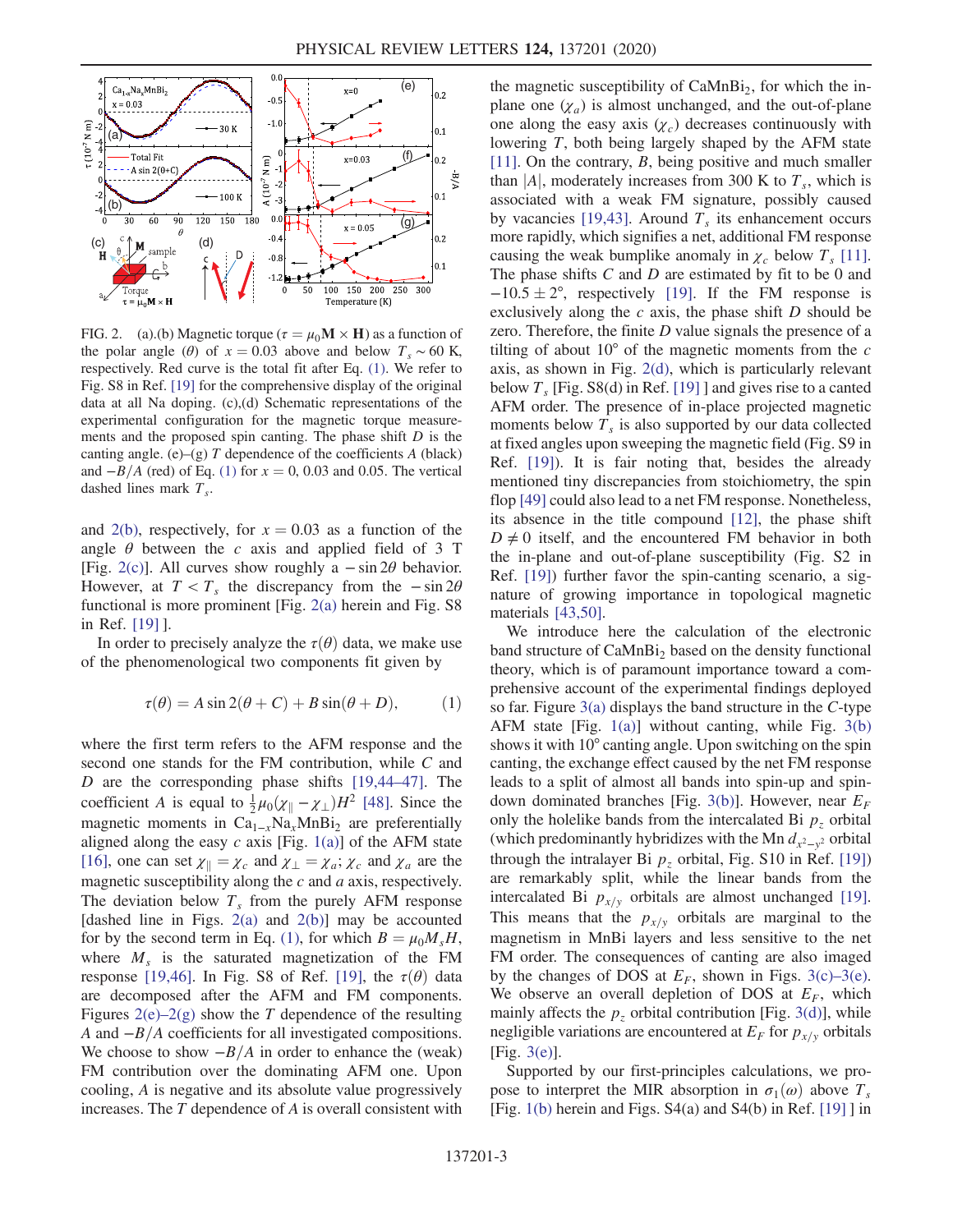<span id="page-3-0"></span>

FIG. 3. (a),(b) Electronic band structure without (a) and with (b) spin canting. In (a), the contribution from different Bi p orbitals in the square net are denoted by different colors [\[19\]](#page-4-8). Insets: Enlargement of the electronic band structure inside the black boxes of the main panels (a) and (b). (c)–(e) Total density of states (DOS) (c) as well as partial one for  $p_z$  (d) and  $p_{x/y}$  (e) orbitals. (f),(g) Calculated interband contribution  $[\sigma_1^{\text{inter}}(\omega)]$  of the optical conductivity [\[19\]](#page-4-8) from the band structure without (f) and with (g) spin canting. The arrows in (a),(b) and (f),(g) (blue without, and red and green after canting) highlight the interband transitions responsible for the MIR absorption and its split in  $\sigma_1(\omega)$  [Fig. [1\(b\)](#page-1-0) herein and Figs. S4(a) and S4(b) in Ref. [\[19\]](#page-4-8) ].

terms of the interband transition between the Mn  $d_{x^2-y^2}$ dominated band and the intercalated Bi  $p<sub>z</sub>$ -dominated hole pocket around the  $\Gamma$  point of the Brillouin zone (BZ), as indicated by the blue arrows in Fig. [3\(a\)](#page-3-0) and its inset. Indeed, the calculated (interband) optical conductivity  $\sigma_1^{\text{inter}}(\omega)$  shows an excitation at a similar energy scale [Fig. [3\(f\)](#page-3-0)]. This absorption reflects the  $p - d$  hybridization between Mn and intercalated Bi orbitals, which are involved in the interlayer magnetic coupling. On the other hand, the spin-canting-induced split of the intercalated Bi  $p<sub>z</sub>$  orbital around the  $\Gamma$  point of the BZ [insets of Fig. [3\(b\)\]](#page-3-0) leads to a shift above  $E_F$  of one branch and thus induces a hole pocket (i.e., empty states). The resulting enhanced hole character also generates the possibility for additional interband transitions [Fig. [3\(b\)](#page-3-0) and its inset]. Concomitantly, the MIR feature in  $\sigma_1^{\text{inter}}(\omega)$  splits into two peaks [indicated by the red and green arrows in Figs. [3\(b\)](#page-3-0) and  $3(g)$ ], in excellent agreement with the experimental findings [Fig. [1\(b\)](#page-1-0) herein and Fig. S4 in Ref. [\[19\]](#page-4-8) ]. Moreover, the related reduction of DOS at  $E_F$  with spin canting [Figs.  $3(c) - 3(e)$ ] foresees the depletion of the Drude-like SW in  $\sigma_1(\omega)$  [Fig. [1\(c\)](#page-1-0) and Refs. [\[18,19\]](#page-4-9) ].

So far, we have focused the attention on the impact of the experimentally determined spin canting on the electronic band structure. The outcome of our first-principles calculations similarly catches a glimpse of the driving mechanism leading to the spin canting itself. We propose that it resides in the interlayer magnetic coupling between the Mn  $d$  orbitals, mediated by the  $p$  orbitals of the intercalated Bi square nets [Fig. [1\(a\)\]](#page-1-0). Such a scenario encounters the basic features of the superexchange magnetic coupling (details in Ref. [\[19\]](#page-4-8)) and may reveal the microscopic origin of the anomaly in  $\rho(T)$  and its Na doping dependence. Indeed, with Na doping, the reduced interlayer distance enhances the overlap between the Bi  $p$  and Mn  $d$  orbitals and thus the  $p - d$  hopping integral, while more unoccupied states as a consequence of the hole doping in the Bi  $p<sub>z</sub>$  orbital should equally reduce the energy difference between the relevant occupied  $p/d$  orbitals. All this leads to an enhancement of the interlayer magnetic coupling, which favors a higher transition temperature  $T_s$  in accord with  $\rho(T)$  of  $Ca_{1-x}Na_xMnBi_2$  [Fig. S1(a) in Ref. [\[19\]](#page-4-8) ]. Furthermore, we speculate that with a larger hole pocket, as for Na-doped  $CaMnBi<sub>2</sub>$  because of the robust downward energy shift of the chemical potential, even more DOS at  $E_F$  will be consumed by spin canting (also irrespective of correlation effects, Fig. S11 in Ref. [\[19\]\)](#page-4-8). Thus, a more obvious anomaly may be foreseen in  $\rho(T)$ , in trend with the experimental observations [Fig. S1(a) in Ref. [\[19\]](#page-4-8) ] despite the impact of the decreasing scattering rate at  $T < T_s$ (Fig. S6 in Ref. [\[19\]](#page-4-8)).

Finally, we shall compare the title compound with the structurally similar YbMnBi<sub>2</sub>. Even though they both share the same fingerprints in their electronic band structure, one can notice that in YbMnBi<sub>2</sub> all bands around the  $\Gamma$  point are below  $E_F$  [\[50,51\]](#page-5-7), while those in CaMnBi<sub>2</sub> cross  $E_F$ . The hopping between the  $p - d$  orbitals, introduced above for mediating the magnetic interlayer coupling, is then blocked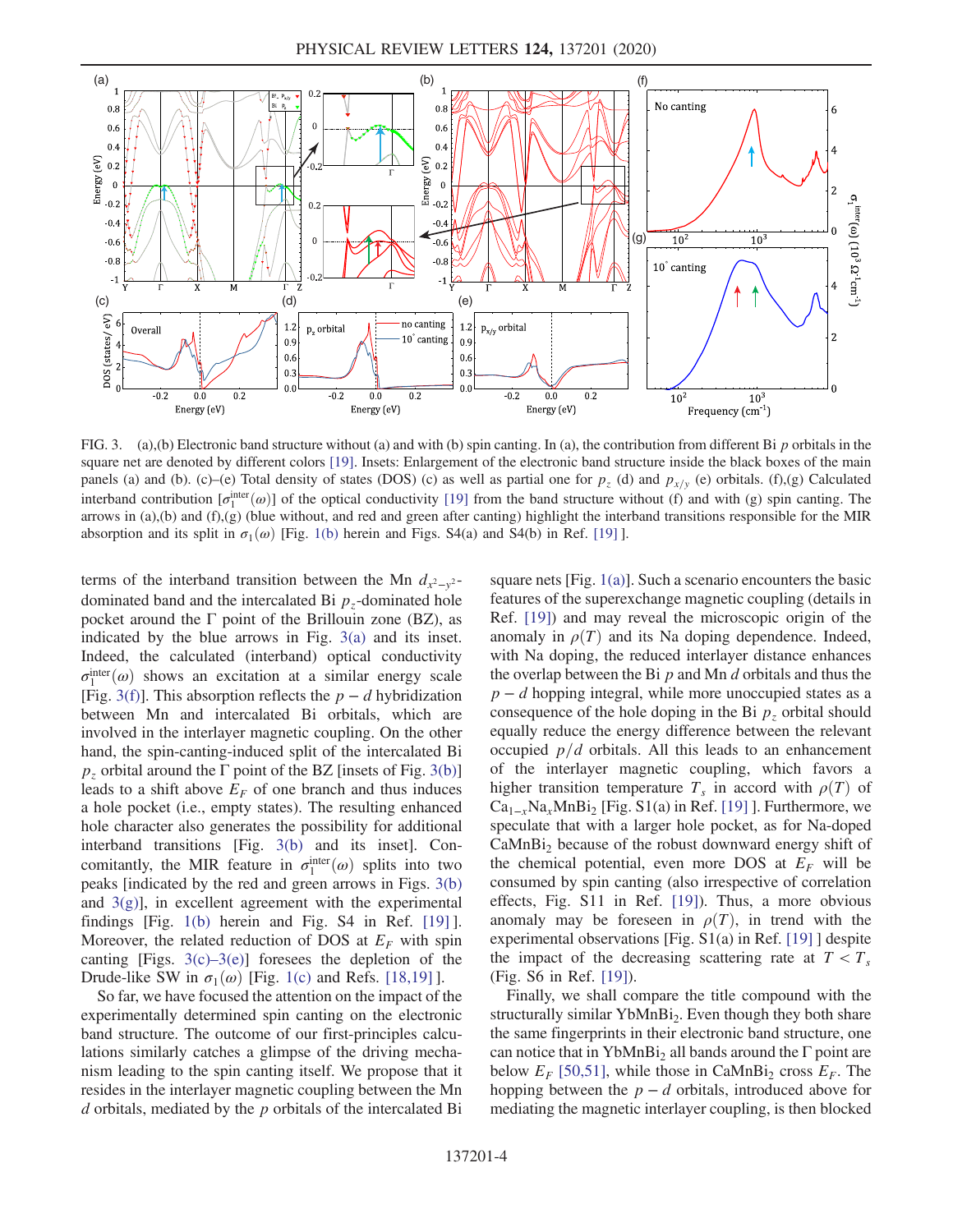in  $YbMnBi<sub>2</sub>$ , making the electronic environment for spin canting less favorable. Moreover, neutron scattering investigations [\[16,52\]](#page-4-7) determine a smaller single-ion anisotropy in  $CaMnBi<sub>2</sub>$  than in YbMnBi<sub>2</sub>. The smaller the latter parameter, the weaker the spins will be constrained along the easy  $c$  axis, so that the spin canting takes place more easily in CaMnBi<sub>2</sub>.

ARPES investigations on YbMnBi<sub>2</sub> [\[50\]](#page-5-7), though, give evidence for the realization of a type-II Weyl semimetal and it was claimed that the necessary breaking of the timereversal symmetry (TRS) is driven by spin canting, as well. This is however debated and experimentally controversial. Recent neutron scattering measurements on YbMnBi<sub>2</sub> [\[52\]](#page-5-8) do not detect any fingerprints of spin canting in the bulk but cannot exclude that it might happen at the sample surface only (where ARPES is sensitive), for instance, as a consequence of Yb vacancies. This possibility could reconcile such a variety of yet contrasting data [\[51\]](#page-5-9).

Obviously, if spin canting is the principle driving mechanism for the reconstruction of the electronic band structure below  $T_s$ , as revealed by our experiments, we might expect the realization of Weyl states in Na-doped  $CaMnBi<sub>2</sub>$  as a consequence of the broken TRS. This is of wider interest because of the peculiar Dirac band crossing along a continuous line in momentum space in  $CaMnBi<sub>2</sub>$ [\[53\]](#page-5-10). There is thus a pressing need for high-resolution ARPES experiments at  $T < T_s$  in Ca<sub>1−x</sub>Na<sub>x</sub>MnBi<sub>2</sub>, paired with neutron scattering investigations on their single crystals.

The authors thank A. Boothroyd for fruitful discussions. This work was partially supported by the Swiss National Science Foundation (SNSF). Work at Brookhaven National Laboratories was supported by the U.S. DOE-BES, Division of Materials Science and Engineering, under Contract No. DE-SC0012704. X. G. Q. acknowledges the support from the National Science Foundation of China (Projects No. 11974412 and No. 11774400) and MOST (Project No. 2017YFA0302903). J. P. H. is supported by the Ministry of Science and Technology of China 973 program (Grant No. 2017YFA0303100), NSFC (Grant No. NSFC-11888101), and the Strategic Priority Research Program of CAS (Grant No. XDB28000000).

<span id="page-4-0"></span>[\\*](#page-0-0) Present address: School of Physics, Chongqing University, Chongqing 400044, China.

- <span id="page-4-1"></span>[1] M. Z. Hasan and C. L. Kane, [Rev. Mod. Phys.](https://doi.org/10.1103/RevModPhys.82.3045) 82, 3045 [\(2010\).](https://doi.org/10.1103/RevModPhys.82.3045)
- [2] K. S. Novoselov, A. K. Geim, S. V. Morozov, D. Jiang, M. I. Katsnelson, I. V. Grigorieva, S. V. Dubonos, and A. A. Firsov, [Nature \(London\)](https://doi.org/10.1038/nature04233) 438, 197 (2005).
- [3] C.-Z. Chang et al., Science 340[, 167 \(2013\).](https://doi.org/10.1126/science.1234414)
- [4] J. Li, Y. Li, S. Du, Z. Wang, B.-L. Gu, S.-C. Zhang, K. He, W. Duan, and Y. Xu, Sci. Adv. 5[, eaaw5685 \(2019\).](https://doi.org/10.1126/sciadv.aaw5685)
- [5] X.-L. Qi and S.-C. Zhang, [Rev. Mod. Phys.](https://doi.org/10.1103/RevModPhys.83.1057) 83, 1057 (2011).
- [6] Q. Wang, Y. Xu, R. Lou, Z. Liu, M. Li, Y. Huang, D. Shen, H. Weng, S. Wang, and H. Lei, [Nat. Commun.](https://doi.org/10.1038/s41467-018-06088-2) 9, 3681 [\(2018\).](https://doi.org/10.1038/s41467-018-06088-2)
- <span id="page-4-2"></span>[7] A. K. Nayak, J. E. Fischer, Y. Sun, B. Yan, J. Karel, A. C. Komarek, C. Shekhar, N. Kumar, W. Schnelle, J. Kübler, C. Felser, and S. S. P. Parkin, Sci. Adv. 2[, e1501870 \(2016\).](https://doi.org/10.1126/sciadv.1501870)
- [8] S. Nakatsuji, N. Kiyohara, and T. Higo, [Nature \(London\)](https://doi.org/10.1038/nature15723) 527[, 212 \(2015\)](https://doi.org/10.1038/nature15723).
- <span id="page-4-3"></span>[9] T. Suzuki, R. Chisnell, A. Devarakonda, Y.-T. Liu, W. Feng, D. Xiao, J. W. Lynn, and J. G. Checkelsky, [Nat. Phys.](https://doi.org/10.1038/nphys3831) 12, [1119 \(2016\)](https://doi.org/10.1038/nphys3831).
- [10] M. Hirschberger, S. Kushwaha, Z. Wang, Q. Gibson, S. Liang, C. A. Belvin, B. A. Bernevig, R. J. Cava, and N. P. Ong, Nat. Mater. 15[, 1161 \(2016\)](https://doi.org/10.1038/nmat4684).
- <span id="page-4-4"></span>[11] J. B. He, D. M. Wang, and G. F. Chen, [Appl. Phys. Lett.](https://doi.org/10.1063/1.3694760) 100[, 112405 \(2012\).](https://doi.org/10.1063/1.3694760)
- <span id="page-4-11"></span>[12] A. Wang, D. Graf, L. Wu, K. Wang, E. Bozin, Y. Zhu, and C. Petrovic, Phys. Rev. B 94[, 125118 \(2016\).](https://doi.org/10.1103/PhysRevB.94.125118)
- <span id="page-4-5"></span>[13] A. Zhang, C. Liu, C. Yi, G. Zhao, T. L. Xia, J. Ji, Y. Shi, R. Yu, X. Wang, C. Chen, and Q. Zhang, [Nat. Commun.](https://doi.org/10.1038/ncomms13833) 7, [13833 \(2016\).](https://doi.org/10.1038/ncomms13833)
- <span id="page-4-6"></span>[14] J. Park, G. Lee, F. Wolff-Fabris, Y. Y. Koh, M. J. Eom, Y. K. Kim, M. A. Farhan, Y. J. Jo, C. Kim, J. H. Shim, and J. S. Kim, Phys. Rev. Lett. 107[, 126402 \(2011\)](https://doi.org/10.1103/PhysRevLett.107.126402).
- <span id="page-4-10"></span>[15] Y. Feng, Z. Wang, C. Chen, Y. Shi, Z. Xie, H. Yi, A. Liang, S. He, J. He, Y. Peng, X. Liu, Y. Liu, L. Zhao, G. Liu, X. Dong, J. Zhang, C. Chen, Z. Xu, X. Dai, Z. Fang, and X. J. Zhou, Sci. Rep. 4[, 5385 \(2015\)](https://doi.org/10.1038/srep05385).
- <span id="page-4-7"></span>[16] Y. F. Guo, A. J. Princep, X. Zhang, P. Manuel, D. Khalyavin, I. I. Mazin, Y. G. Shi, and A. T. Boothroyd, Phys. Rev. B 90[, 075120 \(2014\).](https://doi.org/10.1103/PhysRevB.90.075120)
- [17] M. C. Rahn, A. J. Princep, A. Piovano, J. Kulda, Y. F. Guo, Y. G. Shi, and A. T. Boothroyd, [Phys. Rev. B](https://doi.org/10.1103/PhysRevB.95.134405) 95, 134405 [\(2017\).](https://doi.org/10.1103/PhysRevB.95.134405)
- <span id="page-4-9"></span>[18] M. Corasaniti, R. Yang, A. Pal, M. Chinotti, L. Degiorgi, A. Wang, and C. Petrovic, [Phys. Rev. B](https://doi.org/10.1103/PhysRevB.100.041107) 100, 041107(R) [\(2019\).](https://doi.org/10.1103/PhysRevB.100.041107)
- <span id="page-4-8"></span>[19] See Supplemental Material at [http://link.aps.org/](http://link.aps.org/supplemental/10.1103/PhysRevLett.124.137201) [supplemental/10.1103/PhysRevLett.124.137201](http://link.aps.org/supplemental/10.1103/PhysRevLett.124.137201) for further details of the sample's characterization and experimental techniques as well as for complementary data and analysis, which includes Refs. [20–37].
- [20] K. Wang, D. Graf, L. Wang, H. Lei, S. W. Tozer, and C. Petrovic, Phys. Rev. B 85[, 041101\(R\) \(2012\)](https://doi.org/10.1103/PhysRevB.85.041101).
- [21] F. Pfuner, P. Lerch, J.-H. Chu, H.-H. Kuo, I. R. Fisher, and L. Degiorgi, Phys. Rev. B 81[, 195110 \(2010\)](https://doi.org/10.1103/PhysRevB.81.195110).
- [22] C. F. Miclea, H. D. Hochheimer, B. Martin, C. Miclea, and T. Ohtani, New J. Phys. 15[, 083008 \(2013\).](https://doi.org/10.1088/1367-2630/15/8/083008)
- [23] F. Rullier-Albenque, D. Colson, A. Forget, and H. Alloul, Phys. Rev. Lett. 103[, 057001 \(2009\).](https://doi.org/10.1103/PhysRevLett.103.057001)
- [24] N. P. Ong and P. Monceau, Phys. Rev. B 16[, 3443 \(1977\).](https://doi.org/10.1103/PhysRevB.16.3443)
- [25] R. S. Kwok, G. Grüner, and S. E. Brown, [Phys. Rev. Lett.](https://doi.org/10.1103/PhysRevLett.65.365) 65[, 365 \(1990\).](https://doi.org/10.1103/PhysRevLett.65.365)
- [26] D. Starešinić, A. Kiš, K. Biljaković, B. Emerling, J. W. Brill, J. Souletie, H. Berger, and F. Lévy, [Eur. Phys. J. B](https://doi.org/10.1140/epjb/e2002-00263-1) 29, 71  $(2002)$
- [27] W. Zhang, K. Nadeem, H. Xiao, R. Yang, B. Xu, H. Yang, and X. G. Qiu, Phys. Rev. B 92[, 144416 \(2015\)](https://doi.org/10.1103/PhysRevB.92.144416).
- [28] J. Kanamori, in Magnetism, edited by H. Suhl and G. T. Rado (Academic Press, New York, 1973), Vol. 1, Chap. 4.